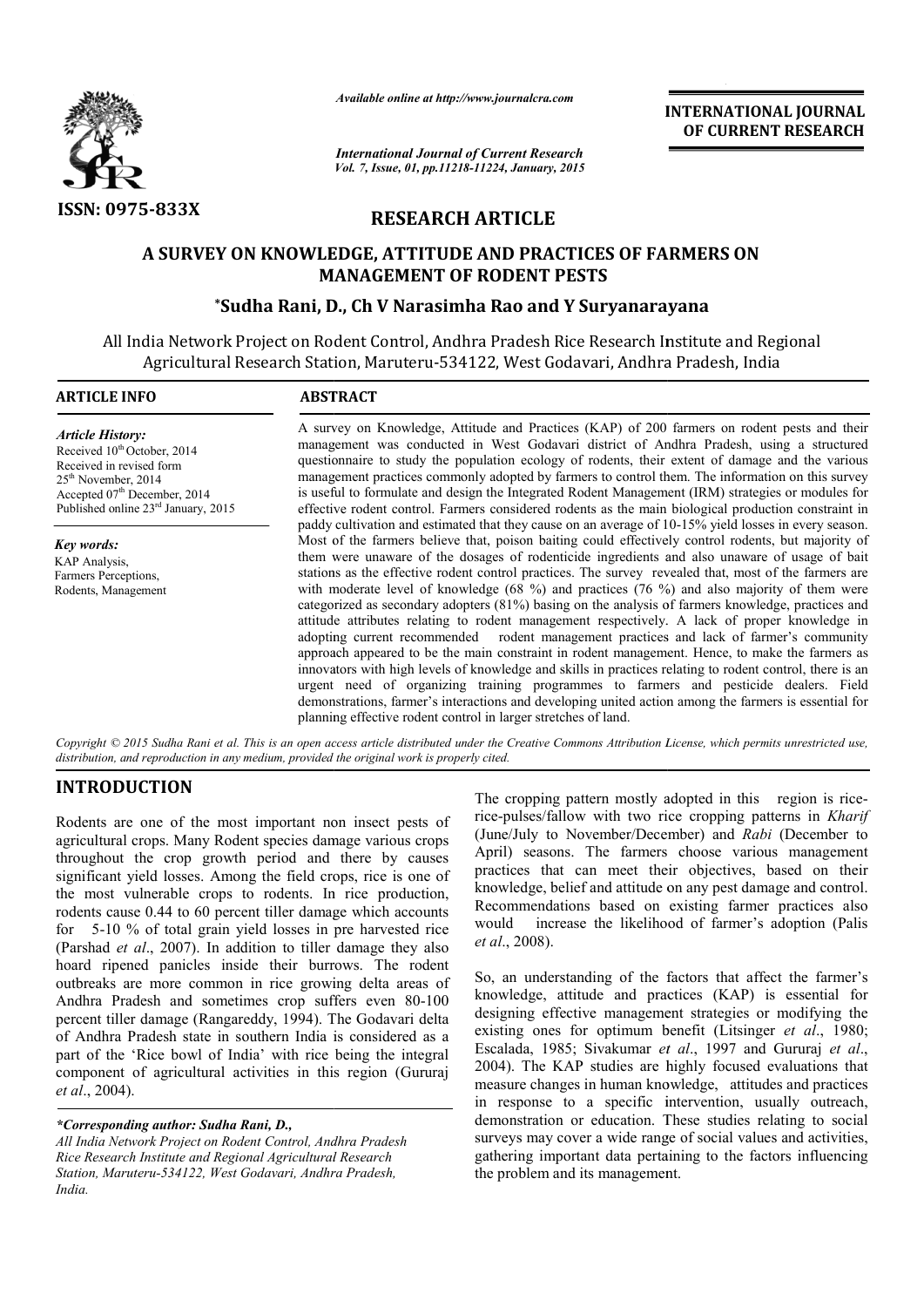Hence, the present survey was conducted in West Godavari region of Andhra Pradesh to analyze the farmer's knowledge, attitude and practices (KAP) on rodent pests and their management. This information aids in developing Integrated Rodent Management (IRM) strategies.

# **MATERIALS AND METHODS**

A farmer's survey was carried out in West Godavari district of Andhra Pradesh during 2010-11 on the knowledge, attitude and practices (KAP) of farmers on rodent pests and their management. The knowledge possessed by the community refers to the understanding of the topic, attitude refers to the feeling towards the subject as well as any preconceived ideas they possess and practices refers to the ways in which they utilize their knowledge and attitude for the management. The present survey is an attempt to study, understand, judge and analyze the farmer's knowledge, attitude and skills in practices of rodent management which are most essential for designing IRM strategies.

A total of 200 farmers in Eluru, Tadepalligudem, Nalagerla, Chintalapudi, Peravali, Penugonda, Penumantra, Palakol, Bhimavaram, Undi and Narasapuram Mandals of West Godavari were randomly selected from nearly 45 villages. Farmers were interviewed individually by a structured questionnaire in local language (Telugu) by Scientists of AINP on Rodent Control, Andhra Pradesh Rice Research Institute and Regional Agricultural Research Station, Maruteru, West Godavari.

The questionnaire was prepared basing on previous questionnaires relating to rodent pest management that were developed by Sang *et al*., 2003, Sudarmaji *et al*., 2003, Makundi *et al*., 2005 and Brown *et al*., 2008. The questionnaire consists of three sections viz., knowledge, attitude and practices (KAP) adopted by farmers on rodent pests and their management. A total of 27 statements (questions) were prepared to analyze the KAP of farmers on rodent management and the statements (attributes) scoring a four point likeret scale for their responses was recorded (Table 1). Depending on response scores, farmers level of knowledge and practices were categorized as low, moderate and high (Table 2.) and farmer's attitudes were categorized as innovators, primary adopters, secondary adopters and laggards (Table 3). The data collected were appropriately coded using the spreadsheet programme EXCEL, cross tabulation and frequency distribution (Mean) were employed for data analysis.

## **RESULTS AND DISCUSSION**

The farmer's survey in West Godavari district of Andhra Pradesh revealed the information that, farming is the main occupation for 84.7 % of the people with a mean age of 46.6 years. The average farm holding size is 4.7 acres. Most of the farmers, opined that rodents are one of the main biological constraint in paddy cultivation, since it is a detrimental pest causing an average of 10-15% yield losses every season and thereby increasing the cost of cultivation.

|  |  |  | Table 1. Questionnaire for KAP analysis of farmers on rodent pests and their management |
|--|--|--|-----------------------------------------------------------------------------------------|
|  |  |  |                                                                                         |

|            | Name of the farmer:<br>Age:           | Name of the Village:               |                                 |                                |
|------------|---------------------------------------|------------------------------------|---------------------------------|--------------------------------|
| Acreage:   |                                       | Mandal:                            | District:                       |                                |
| Attributes |                                       | Response with score in Parenthesis |                                 |                                |
| a.         | Knowledge                             |                                    |                                 |                                |
| 1          | Rats made damage                      | No(1);                             | Less $(2)$ ;                    | $Modelate(3)$ ; $More(4)$      |
| 2          | Rats make damage in                   | Fields $(3)$ ;                     | Houses $(3)$ ;                  | Both $(4)$ :                   |
| 3          | Rats move more in                     | Day time $(1)$ ;                   | Night time $(3)$ ;              | Evenings $(4)$ ;               |
| 4          | Rats transmit diseases                | Yes $(4)$ :                        | $No(1)$ ;                       | Do not know $(1)$              |
| 5          | Rats damage is more by                | Big Rats $(4)$ ;                   | Small Rats (2);                 | Both $(2)$ ;                   |
| 6          | Rats are controlled by                | Cats $(2)$ ;                       | Traps $(2)$ ;                   | Catching $(2)$ ;               |
|            |                                       | Poison baits $(2)$ ;               | Mixing all $(4)$                |                                |
| 7          | Rats can be killed effectively by     | Acute Poisons (3);                 | Anticoagulants (4)              |                                |
| $\,$ $\,$  | Awareness on dosage                   | Aware $(4)$ ;                      | Unaware $(2)$                   |                                |
| 9          | Do you know about bait stations       | Yes $(4)$ ;                        | No(1)                           |                                |
| 10         | Do you know about bait materials      | Yes $(4)$ ;                        | No(1)                           |                                |
| b.         | <b>Attitude</b>                       |                                    |                                 |                                |
| 11         | Rats can be controlled                | Yes $(4)$ ;                        | No(1)                           |                                |
| 12         | Rats can be effectively controlled by | Cats $(2)$ ;                       | Traps $(2)$ ;                   | Catching $(2)$ ;               |
|            |                                       | Poison baits (2).                  | Using different methods (4);    |                                |
| 13         | Rat control is to be done by          | Farmers $(4)$ ;                    | Government (0)                  |                                |
| 14         | Rat control is done after             | Training $(3)$ ;                   | Looking at Others (2);          | Village meetings $(2)$ ;       |
|            |                                       | Demonstrations (2);                | Pesticide retailers advise (4); |                                |
|            |                                       | T V Advertisement (4)              | Radio broadcast (4)             | Reading News paper (2);        |
| 15         | Using traps is                        | Effective (4)                      | Ineffective $(0)$               |                                |
| 16         | Will you purchase Rat poison          | Yes $(4)$ ;                        | No(1);                          | Take from others (3)           |
| 17         | Do you use poison baits if effective  | Yes $(4)$ ;                        | No(1);                          |                                |
| 18         | Do you purchase them                  | Yes $(4)$ ;                        | No(0);                          | Take from others (3)           |
| c.         | <b>Practices</b>                      |                                    |                                 |                                |
| 19         | Rats are killed by                    | Catching $(2)$ ;                   | Cats $(2)$ ;                    | $Traps(2)$ ;                   |
|            |                                       | Poison baits $(2)$ ;               | Combinations(4)                 |                                |
| 20         | Poison used                           | Acute $(3)$ :                      | Chronic (4)                     |                                |
| 21         | How it is applied                     | Loose $(2)$ ;                      | Packed $(3)$ ;                  | Bait stations (4)              |
| 22         | Place of application                  | Field bunds $(1)$ ;                | Rat holes $(3)$ ;               | Bait stations (4)              |
| 23         | Time of application                   | Morning $(1)$ ;                    | Midday $(1)$ ;                  | Evening $(4)$ ;<br>Night $(1)$ |
| 24         | Dead Rats are                         | Thrown out $(1)$ ;                 | Buried (4)                      |                                |
| 25         | Rats in traps are                     | Released outside (0);              | Killed $(4)$                    |                                |
| 26         | Safety precautions                    | Taken $(4)$ ;                      | Not taken $(1)$                 |                                |
| 27         | Poison obtained from                  | Others $(2)$ ;                     | Purchased (4)                   |                                |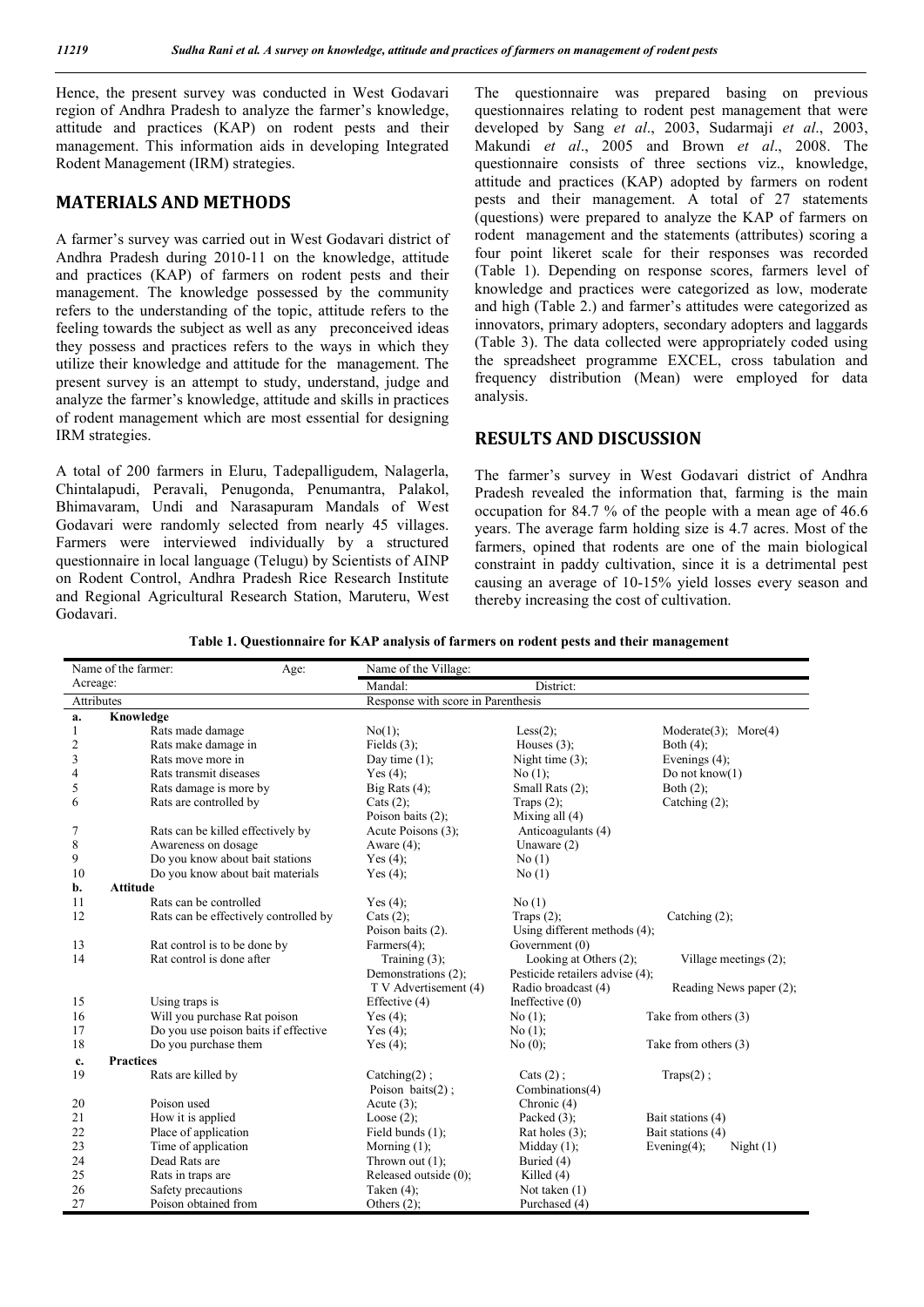#### **Table. 2 Categorization of farmers based on level of knowledge and practices**

| Score percent        |          |  |
|----------------------|----------|--|
|                      | Category |  |
| Less than 50 percent | Low      |  |
| 50-80 percent        | Moderate |  |
| More than 80 percent | High     |  |

#### **Table 3. Categorization of farmers based on level of attitude**

| Score percent | Category           |
|---------------|--------------------|
| More than 90  | Innovators         |
| 80-90         | Primary adopters   |
| 40-80         | Secondary adopters |
| Less than 40  | Laggards           |

## **Farmer's Knowledge**

Farmer's knowledge was analyzed by different attributes and Farmer's knowledge was analyzed by different attributes and their responses were scored. Farmer's gave a mixed response for rodent control practices adopted by them. Only 20% of the farmers have the knowledge of using all the control measures viz., traps, catching and poison baits. Sixty percent of the farmers opined that, poison baiting is the best whereas 10% of the farmers responded for traps as the best and another 10% for catching the rodents as the best rodent control practices (Fig 1). red that, poison baiting is the best whereas 10% responded for traps as the best and another 10 the rodents as the best rodent control practic

#### **Table 4. Farmer's response to knowledge attributes relating to rodent pests and their management knowledge rodent pests and**

| Knowledge attributes              | Percent response of farmers in parenthesis |                     |                                  |  |
|-----------------------------------|--------------------------------------------|---------------------|----------------------------------|--|
| Rats made damage                  | No(0):                                     | Less $(10)$ ;       | Moderate $(40)$ :<br>More $(50)$ |  |
| Rats make damage in               | Fields $(60)$ ;                            | Houses $(10)$ ;     | Both $(30)$ :                    |  |
| Rats move more in                 | Day time $(0)$ ;                           | Night time $(70)$ ; | Evenings $(30)$ ;                |  |
| Rats transmit diseases            | Yes $(10)$ ;                               | No $(30)$ ;         | Do not know $(60)$               |  |
| Rats damage is more by            | Big Rats $(50)$ ;                          | Small Rats $(10)$ ; | Both $(40)$ ;                    |  |
| Rats are controlled by            | Cats $(0)$ :                               | Traps $(10)$ ;      | Catching $(10)$ ;                |  |
|                                   | Poison baits $(60)$ ;                      | Mixing all $(20)$   |                                  |  |
| Rats can be killed effectively by | Acute Poisons (70);                        | Anticoagulants (30) |                                  |  |
| Awareness on dosage               | Aware $(20)$ ;                             | Unaware (80)        |                                  |  |
| Do you know about bait stations   | Yes $(20)$ ;                               | No(80)              |                                  |  |
| Do you know about bait materials  | Yes $(60)$ ;                               | No(40)              |                                  |  |
|                                   |                                            |                     |                                  |  |



**Fig 1. Farmer's knowledge relating to adoption of rodent control practices**

| 70       |                                    |
|----------|------------------------------------|
| 60       |                                    |
| 50       | Low levels of<br>knowledge(32%)    |
| 40       | Medium levels of<br>knowledge(68%) |
| 30       | High levels of                     |
| 20       | knowledge(0%)                      |
| 10       |                                    |
| $\Omega$ |                                    |
|          |                                    |

**Fig 2. Percent level of farmer's knowledge on rodent pest management**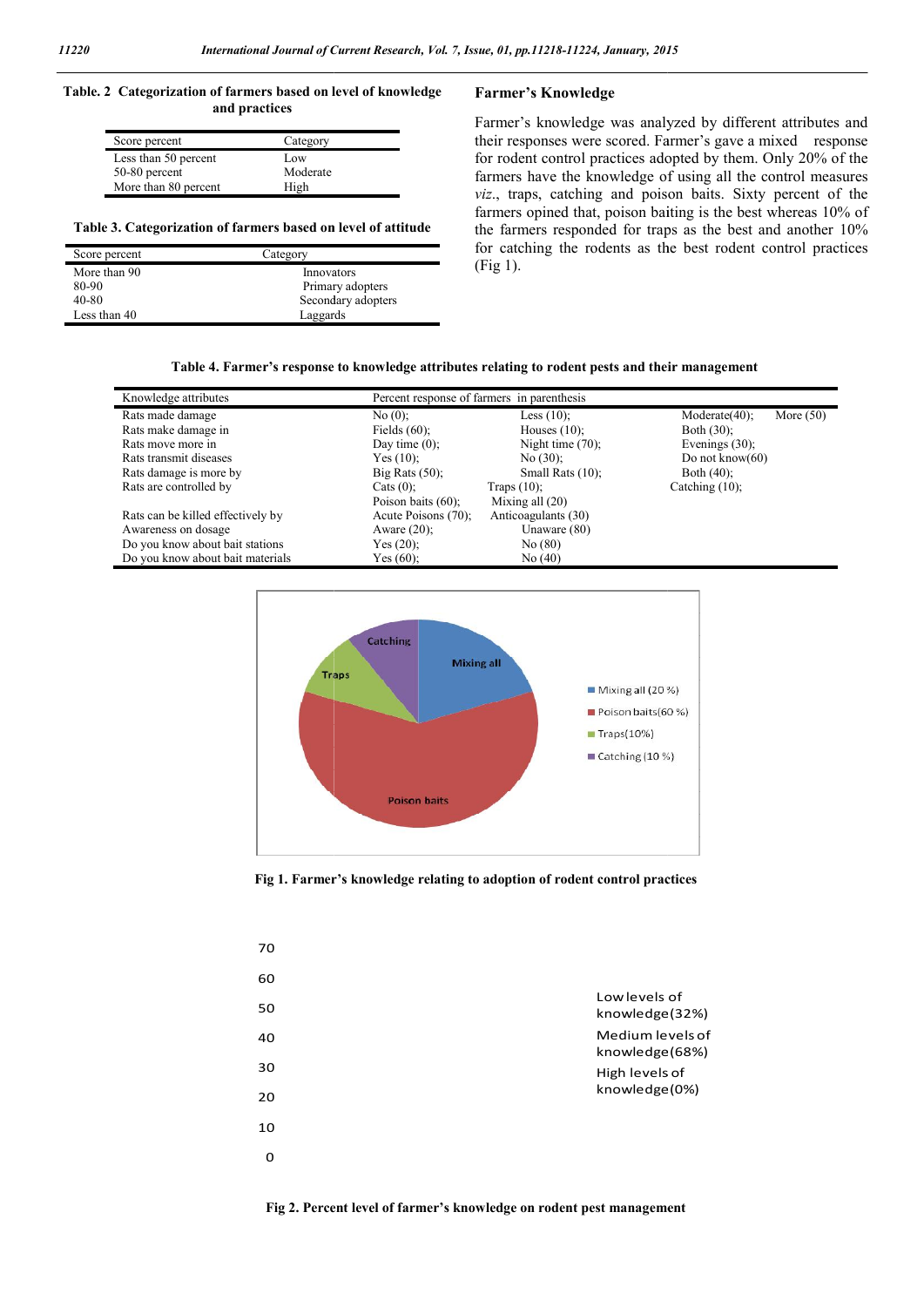Regarding knowledge on choice of rodenticides, 70% of the farmers expressed that acute poisons are the best and the other 30% opted that anticoagulants are the best rodenticide. Only 20% of the farmers were correctly aware of the dosage of poison bait ingredients whereas, 80 % of them were unaware of the dosage, which is the primary reason for showing the rodenticide ineffectiveness in the management (Table 4).

From this survey, it was revealed that majority of the farmers (68%) are with moderate level of knowledge on rodent pests and their management.

#### **Farmer's Attitude**

Farmer's attitudes was analyzed and judged based on their responses to eight statements. In response to initiation of the rodent control practices, 8% of the farmers initiated after

| Table 5. Farmer's response to attitude attributes relating to rodent pests and their management |  |
|-------------------------------------------------------------------------------------------------|--|
|-------------------------------------------------------------------------------------------------|--|

|   | Attitude attributes                   | Percent response of farmers in parenthesis |                                  |                                    |
|---|---------------------------------------|--------------------------------------------|----------------------------------|------------------------------------|
|   | Rats can be controlled                | Yes $(67)$ :                               | No(33)                           |                                    |
|   | Rats can be effectively controlled by | Cats $(0)$ :                               | Traps $(10)$ ;                   | Catching $(10)$ ;                  |
|   |                                       | Poison baits (60).                         | Using different methods $(20)$ ; |                                    |
|   | Rat control is to be done by          | Farmers $(68)$ ;                           | Government (32)                  |                                    |
|   | Rat control is done after             | Reading News paper (8);                    | Training $(14)$ ;                | Looking at Others $(22)$ ;         |
|   |                                       | Village meetings $(12)$ ;                  | Demonstrations (12);             | Pesticide retailers advise(22); TV |
|   |                                       | Advertisement (4)                          | Radio broadcast (6)              |                                    |
|   | Using traps is                        | Effective $(60)$                           | Ineffective $(40)$               |                                    |
| 6 | Will you purchase Rat poison          | Yes $(30)$ :                               | No(40);                          | Take from others (30)              |
|   | Do you use poison baits if effective  | Yes $(20)$ ;                               | No(80);                          |                                    |
|   | Do you purchase them                  | Yes $(30)$ ;                               | No(80):                          | Take from others (10)              |

| Table 6. Farmer's response to practice attributes relating to rodent pests and their management |  |  |
|-------------------------------------------------------------------------------------------------|--|--|
|                                                                                                 |  |  |

| Practice attributes  | Percent response of farmers in parenthesis |                    |                    |             |
|----------------------|--------------------------------------------|--------------------|--------------------|-------------|
| Rats are killed by   | Catching $(10)$ ;                          | Cats $(0)$ :       | $Traps(10)$ ;      |             |
|                      | Poison baits $(60)$ ;                      | Combinations(20)   |                    |             |
| Poison used          | Acute $(70)$ ;                             | Chronic (30)       |                    |             |
| How it is applied    | Loose $(20)$ ;                             | Packed $(70)$ :    | Bait stations (10) |             |
| Place of application | Field bunds $(10)$ ;                       | Rat holes $(80)$ : | Bait stations (10) |             |
| Time of application  | Morning $(5)$ ;                            | Midday $(5)$ ;     | Evening $(85)$     | Night $(5)$ |
| Dead Rats are        | Thrown out $(20)$ ;                        | Buried (80)        |                    |             |
| Rats in traps are    | Released outside (0);                      | Killed $(100)$     |                    |             |
| Safety precautions   | Taken (20);                                | Not taken (80)     |                    |             |
| Poison obtained from | Others $(70)$ ;                            | Purchased (30)     |                    |             |



**Fig 3. Farmer's attitude for initiating rodent control practices**

Only 32 % of farmers have scored below fifty percent and 68 % of farmers have scored 50 to 80% regarding knowledge attributes relating to rodent pests and their management and hence, they were categorized as farmers with low and moderate levels of knowledge respectively. None of the farmers have scored above 80% (Fig 2).

reading news paper, 4% after training, 22% by looking at others, 12% based on village meeting, 12% after demonstrations, 22% on the advice of pesticide dealers, 4% following T.V. advertisement and 6% based on radio broad  $cast$  (Fig 3.)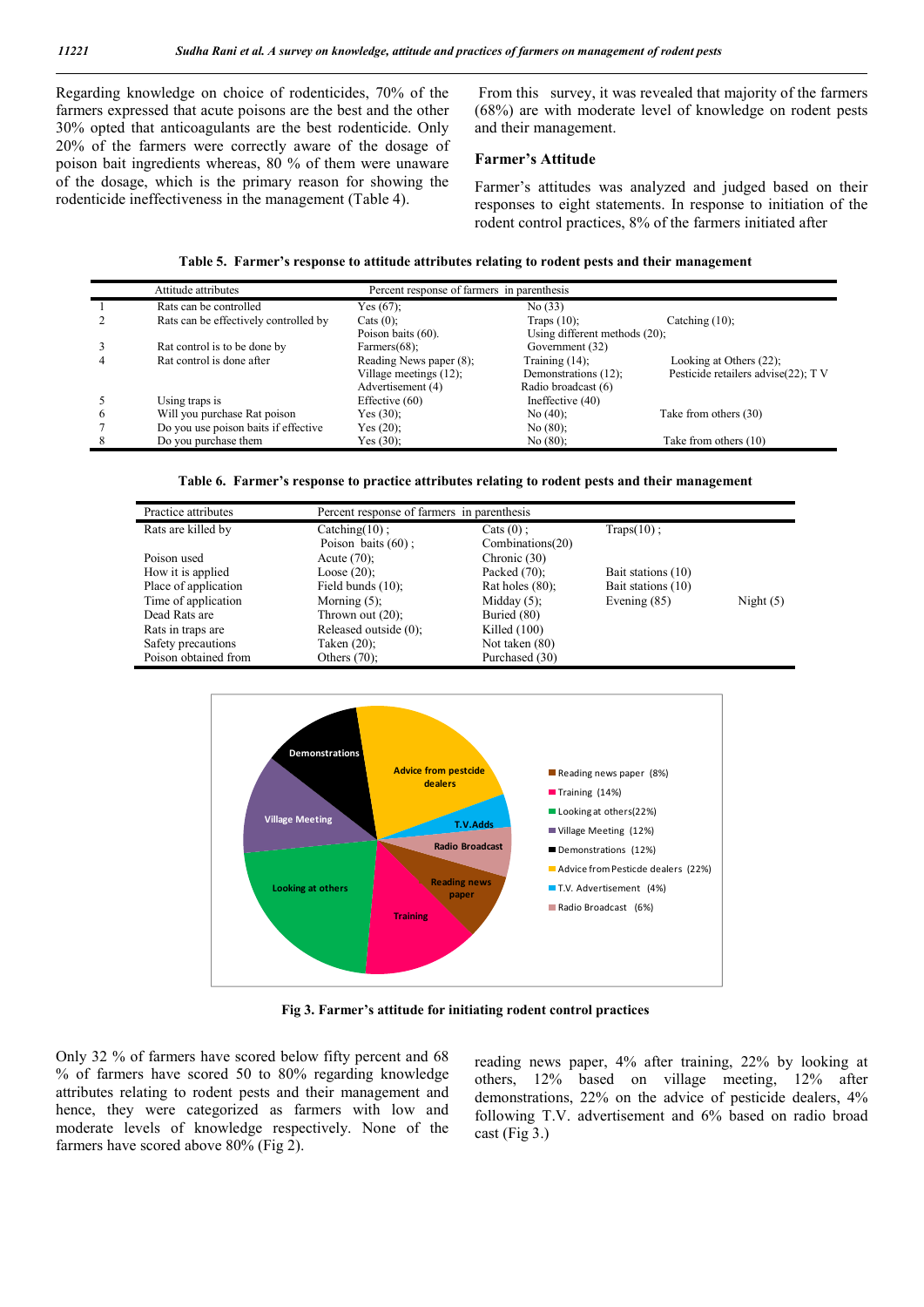

**Fig 4. Percent levels of farmer's attitude on rodent pest management**



**Fig 5. Percent levels of farmer's Practice on rodent pest management**

Majority of the farmers (68%) attitude is that rat control should be adopted by the farmers alone, whereas 32% opined that Government has to involve actively in controlling rodents. Regarding purchasing rodent poison, only 30% were interested in purchasing, while 40% were not willing to purchase and 30% were interested to take from others (Table 5). On an average only 12% of the farmers were primary adopters scoring 80-90 % and 7% of the farmers were laggards scoring below 40 percent and majority of the farmers (81%) were secondary adopters scoring 40-80 % in levels of attitudes on rodent pests and their management. None of the farmers were innovators (Fig 4).

#### **Farmer's Practices**

The skills and practices of the farmers were judged by posing nine different questions relating to practices adopted by them in rodent pest management. It was observed that for the use of poison baits, 20% of the farmers were applying bait as loose while 70% of the farmers were applying in burrows (rat holes) and only 10% of the farmers were adopting bait stations for placing poison bait. Towards the maintenance of safety precautions, only 20% of the farmers were taking precautions while working with rodents but 80 % of the farmers were not adopting them. It was clearly judged that all the farmers (100 %) were killing the trapped rodents (Table 6).

From the overall responses of the farmers with respect to practices adopted by them in rodent pest management, it was observed that, 24% of the farmers are with low levels of skills and practices scoring below 50 % and majority of the farmers (76 %) were with moderate level of skills and practices in rodent management operations scoring 50-80 percent in the practice attributes pertaining to rodent management and none of the farmers were found with high level of skills and practices in rodent management (Fig 5). Similar KAP studies on rodent pests and management were made by (Joshi *et al*., 2000, at Ifugao, Philippines, Makundi *et al*., 2005) at Tanzania and Ethiopia, (Brown *et al*., 2008 at Myanmar and Alexander *et al*., 2011), at Luzon, Phillippines. From the present study it was emphasized that, most of the farmers opined the rodents as major biological constraint in paddy cultivation and cause on an average of 10-15% yield losses. This is in consistent with the findings of farmers KAP analysis on rodent management by Brown *et al*., 2008 at Myanmar who concluded that, farmers consider rodents as the major problem and estimated that they caused 13% yield loss. Majority of the farmers (68%) viewed that rodent management can be done effectively on community basis by working all the farmers together. (Shuyler, 1972; Morin *et al*., 2003 and Brown and Khamphoukeo, 2007) also stated that to gain as much benefit as possible in rodent management, the farmers should be encouraged to work together on a community scale.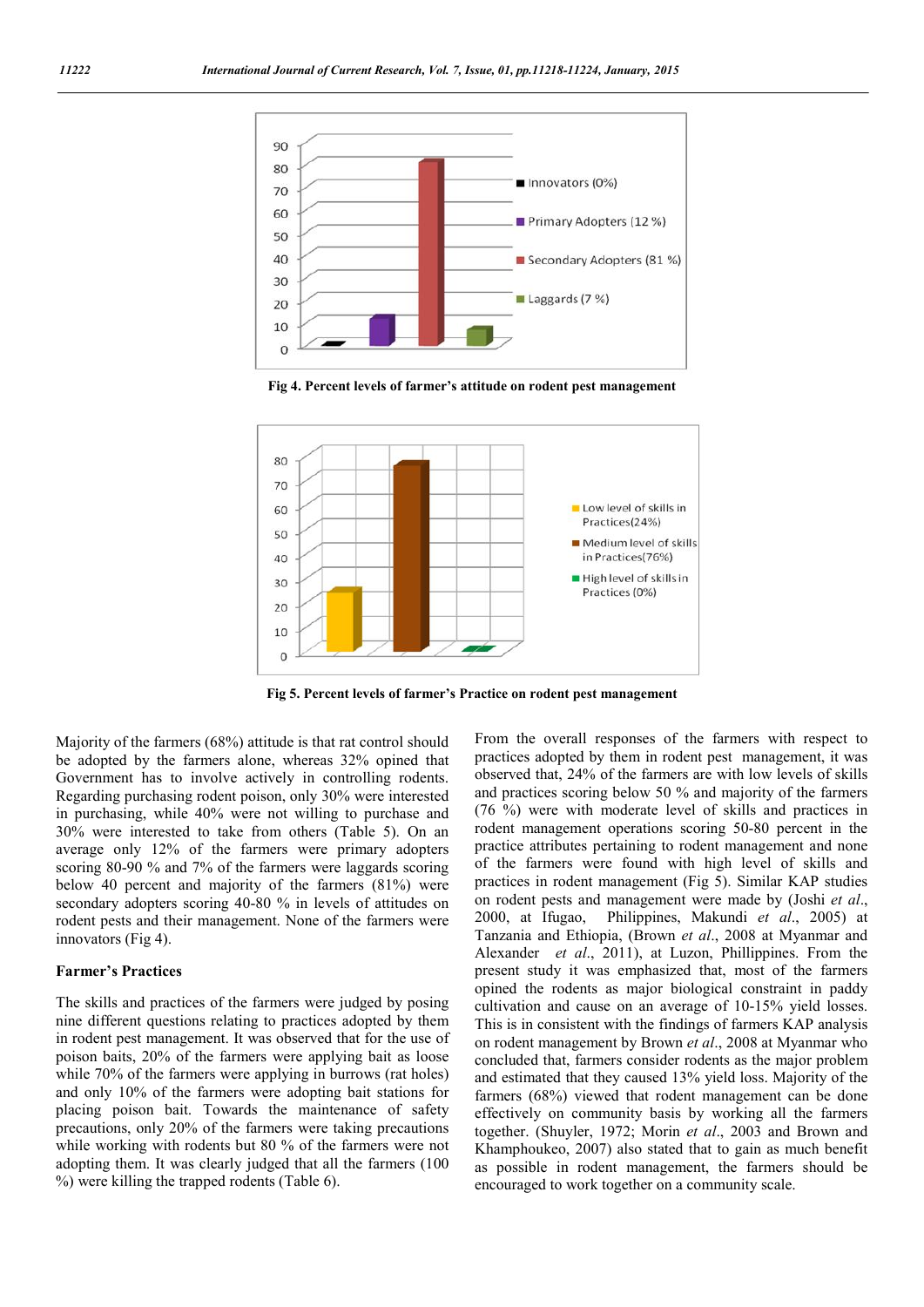In the present survey it was analyzed that most of the respondents (60 %) opined that use of poison baiting is best method of rodent control, which is similar to the survey finding of Makundi *et al*., 2005 at Tanzania and Ethiopia regions. Among the rodenticides choice, 70% of the farmers felt that acute poisons are more effective than the anticoagulants. This was due to quick action of acute poisons than less toxic chronic rodenticides (Alexander *et al*., 2011). Maximum respondents (80%) are unaware of the dosages of rodenticide ingredients and apply less than the recommended concentrations. As a consequence these rodenticides effectiveness is very limited on rodent control. The same findings were earlier reported by West *et al*., 1975, Buckle, 1999 and Hoque and Sanchez, 2008.

From the entire KAP survey it was analyzed that, most of the farmers of West Godavari district, Andhra Pradesh are with moderate level of knowledge and skills in practices and also majority of them are secondary adopters. Further, it was also emphasized from the present study, that there is no difference in farmer's knowledge, attitude and practices in response to the common attribute 'Adoption of rodent control practices'. Hence, guidance to farmers on sustainable and effective use of existing rodent control methods through training programmes to farmers and pesticide dealers is of utmost importance. Field demonstrations, farmer's interactions and promoting community actions is need of the hour to motivate the farmers and make them as innovators with high level of knowledge and practices in rodent pests and their management.

#### **Acknowledgements**

The authors kindly acknowledge Associate Director of Research, Dr. K. Suryanarayana, APRRI & RARS, Maruteru for providing facilities during the course of investigation. The authors also acknowledge the Project Coordinator, Dr. R. S. Tripati, AINP on Rodent Control, Jodhpur for funding the project.

# **REFERENCES**

- Alexander, M. S., Colin, V. P., Singleton, G. R. and Ravindra, C. J. 2011. Knowledge, attitudes and practices of farmers on rodent pests and their management in the lowlands of the Sierra Madre Biodiversity Corridor, Philippines. *Crop protection,* 30 (2): 147-154.
- Brown, P. R. and Khamphoukeo, K. 2007. Farmers' knowledge, attitudes, and practices with respect to rodent management in the upland and lowland farming systems of the Lao People's *Democratic Republic Integrative Zoology* 2: 165-173.
- Brown, P. R., Nyunt Yee, Singleton G. R., Kenney. A. J., Nyo Me Htwe, Myo Myint and Than Aye. 2008. Farmers' knowledge, attitudes, and practices for rodent management in Myanmar. *International Journal of Pest Management*,  $54(1)$ : 69 – 76.
- Buckle, A. P. 1999. Rodenticides their role in rodent pest management in tropical agriculture. In: *Ecologically-based management of rodent pests*. (eds. GR Singleton, LA Hinds, H. Leirs, Z. Zhang), Pp 163-177.
- Escalada, M. M. 1985. *Baseline survey of rice farmers' knowledge, attitudes and practices of integrated pest contro*l (Western Leyte): Final report of the project '*Inter*

*Country Programme on Integrated Pest Control (Rice)'*, funded by the United Nations Food and Agriculture Organization (FAO), Rome, Italy.

- Gururaj Katti, Pasalu, I. C., Rao, P. R. M., Varma, N. R. G., Krishnaiah, K., Escalada, M. M. and Heong, K. L. 2004. Farmers Perceptions, Knowledge and Practices Related to Integrated Pest Management in High Production Systems of Rice in South India-A Case Study. *Indian Journal of Plant Protection,* 32 (2)**:** 11-16.
- Hoque, M. M. and Sanchez, F. F. 2008. Development of rodent management in the Philippines from 1966 to 1988. In '*Philippine rats: ecology and management'*. (eds G. R. Singleton, R. C. Joshi and L. S. Sebastian.) Pp 9–23. (*Philippine Rice Research Institute: Nueva Ecija, Philippines*.)
- Joshi, R. C., Matchoc, O. R. O., Bahatan, R. G. and Dela Peńa, F. A. 2000. Farmers' knowledge, attitudes and practices of rice crop and pest management at Ifugao Rice Terraces, Philippines. *International Journal of Pest Management* 46: 43–48.
- Litsinger, J. A., Price, E, C. and Herrera, R. T. 1980**.** Small farmer pest control practices for rainfed rice, corn and grain legumes in the Philippine provinces. *Philippine Entomologist* 5: 65-86.
- Makundi, R. H., Bekele, A., Leirs, H., Massawe, A. W., Rwamugira, W., Mulungu, L. S. 2005. Farmer's perceptions or rodents as crop pests: knowledge, attitudes and practices in rodent pest management in Tanzania and Ethiopia. *Belgian Journal of Zoology***,** 135 (Suppl.), 153– 157.
- Morin, S. R., Palis, F. G., Chien, H. V., Chi, T. N., Magsumbol, M. and Papas, A. 2003. A sociological perspective to the community based trap barrier system. In: Singleton GR, Hinds LA, Krebs CJ, Spratt DM, editors. Rats, mice and people: rodent biology and management. Canberra: *Australian Centre for International Agricultural Research*. Pp 380-388.
- Palis, F. G., Singleton, G. R. and Flor, R. J. 2008. Humans outsmarting rodents: adoption and impact of ecologically based rodent management in Asia. In '*Philippine rats: ecology and management*'. (Eds G R Singleton, R C Joshi and L S Sebastian.) Pp. 127–141. (*Philippine Rice Research Institute*: Nueva Ecija, Philippines.)
- Parshad, V. R., Neena Singla, Kocher, D. K. and Rajinder Kaur 2007. The Lesser bandicoot rat *Bandicota benga* *lensis* Gray and Hardwicke. *Technical Bulletin No.14*, ICAR, New Delhi.
- Rangareddy, A. 1994. Rodent management in cereal crops with reference to rice. Paper presented to the *Apex Level Rodent Control Training*. ICAR, NEH Complex, Barapani, Shillong 24-26 Oct. 1994, Pp 86-92.
- Sang, P. M., Huan, N. H., Escalada, M. M. and Heong, K. L. 2003**.** Farmers' beliefs and practices in rat management in the Mekong Delta, Vietnam. In: Singleton GR, Hinds L A, Krebs C J, Spratt D M, editors. Rats, mice and people: Rodent biology and management. ACIAR Monograph 96. *Australian Centre for International Agricultural Research*, Canberra. Pp 426-430.
- Shuyler, H. R. 1972**.** Rodents in tropics. Their effects and control. *PANS* 18: 445-456.
- Sivakumar, S. D., Subramanian, S. R., Suresh, S. and Gopalan, M. 1997. Pest management practices of rice farmers In